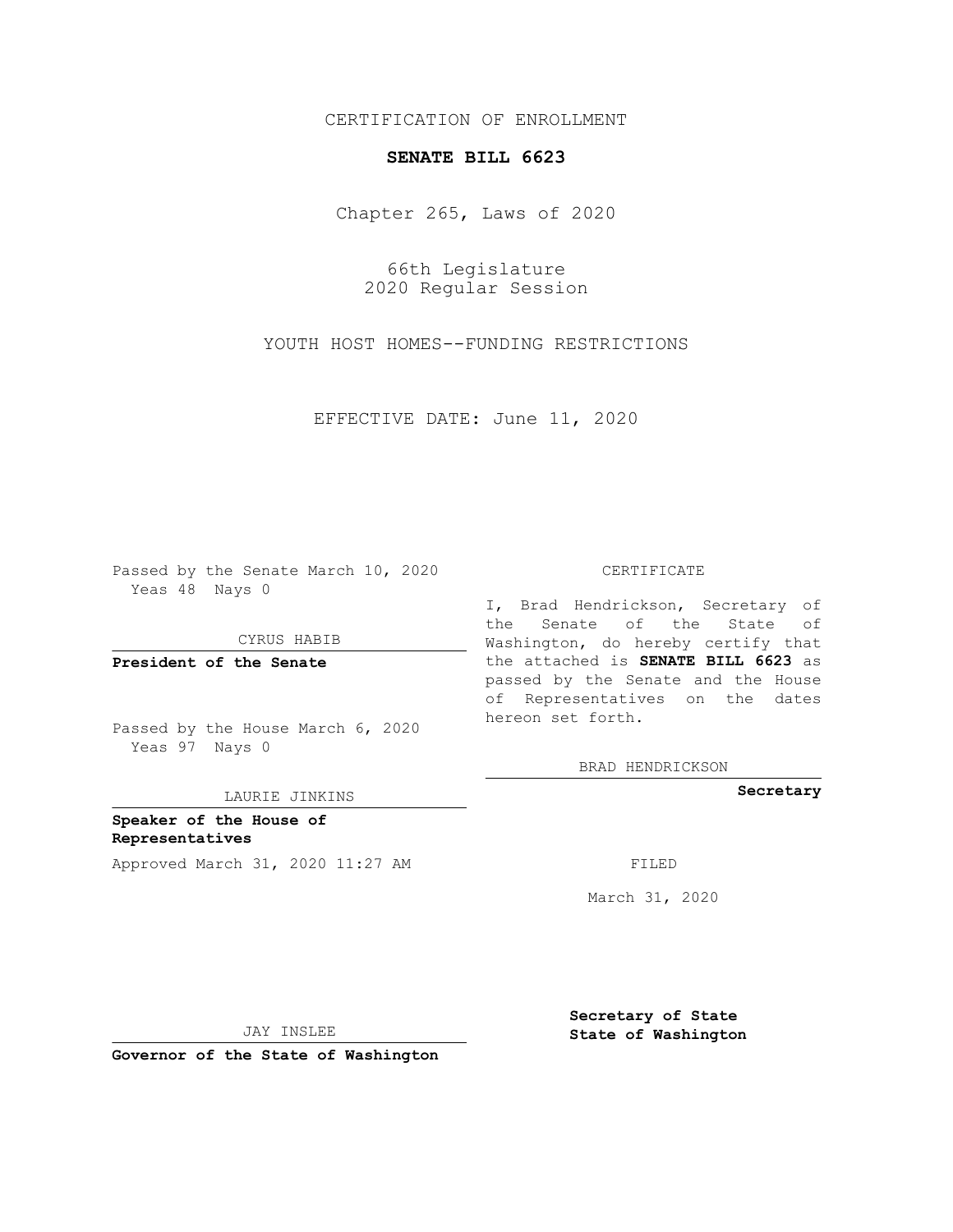## **SENATE BILL 6623**

AS AMENDED BY THE HOUSE

Passed Legislature - 2020 Regular Session

**State of Washington 66th Legislature 2020 Regular Session**

**By** Senators Darneille, Kuderer, Warnick, Zeiger, Das, Nguyen, and Saldaña

1 AN ACT Relating to reducing funding restrictions for host homes; 2 and amending RCW 74.15.020.

3 BE IT ENACTED BY THE LEGISLATURE OF THE STATE OF WASHINGTON:

4 **Sec. 1.** RCW 74.15.020 and 2019 c 172 s 10 are each amended to 5 read as follows:

6 The definitions in this section apply throughout this chapter and 7 RCW 74.13.031 unless the context clearly requires otherwise.

 (1) "Agency" means any person, firm, partnership, association, corporation, or facility which receives children, expectant mothers, or persons with developmental disabilities for control, care, or maintenance outside their own homes, or which places, arranges the 12 placement of, or assists in the placement of children, expectant mothers, or persons with developmental disabilities for foster care or placement of children for adoption, and shall include the following irrespective of whether there is compensation to the agency 16 or to the children, expectant mothers, or persons with developmental 17 disabilities for services rendered:

18 (a) "Child-placing agency" means an agency which places a child 19 or children for temporary care, continued care, or for adoption;

20 (b) "Community facility" means a group care facility operated for 21 the care of juveniles committed to the department under RCW

p. 1 SB 6623.SL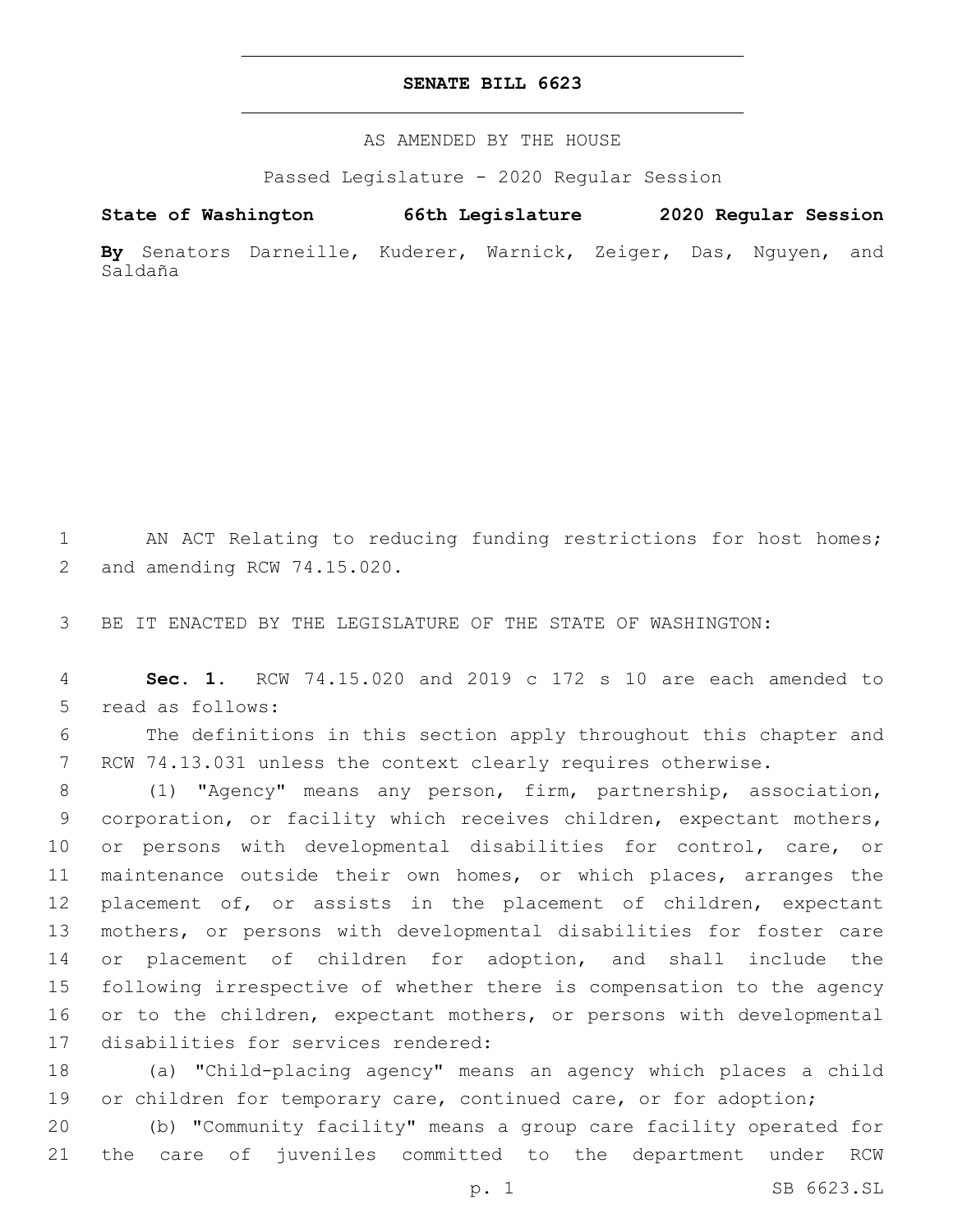13.40.185. A county detention facility that houses juveniles committed to the department under RCW 13.40.185 pursuant to a contract with the department is not a community facility;

 (c) "Crisis residential center" means an agency which is a temporary protective residential facility operated to perform the duties specified in chapter 13.32A RCW, in the manner provided in RCW 7 43.185C.295 through 43.185C.310;

 (d) "Emergency respite center" is an agency that may be commonly known as a crisis nursery, that provides emergency and crisis care for up to seventy-two hours to children who have been admitted by their parents or guardians to prevent abuse or neglect. Emergency 12 respite centers may operate for up to twenty-four hours a day, and for up to seven days a week. Emergency respite centers may provide 14 care for children ages birth through seventeen, and for persons eighteen through twenty with developmental disabilities who are admitted with a sibling or siblings through age seventeen. Emergency respite centers may not substitute for crisis residential centers or HOPE centers, or any other services defined under this section, and may not substitute for services which are required under chapter 20 13.32A or 13.34 RCW;

 (e) "Foster-family home" means an agency which regularly provides care on a twenty-four hour basis to one or more children, expectant mothers, or persons with developmental disabilities in the family abode of the person or persons under whose direct care and supervision the child, expectant mother, or person with a 26 developmental disability is placed;

 (f) "Group-care facility" means an agency, other than a foster- family home, which is maintained and operated for the care of a group of children on a twenty-four hour basis. "Group care facility" 30 includes but is not limited to:

 (i) Qualified residential treatment programs as defined in RCW 32 13.34.030;

 (ii) Facilities specializing in providing prenatal, postpartum, 34 or parenting supports for youth; and

 (iii) Facilities providing high-quality residential care and supportive services to children who are, or who are at risk of 37 becoming, victims of sex trafficking;

 (g) "HOPE center" means an agency licensed by the secretary to provide temporary residential placement and other services to street youth. A street youth may remain in a HOPE center for thirty days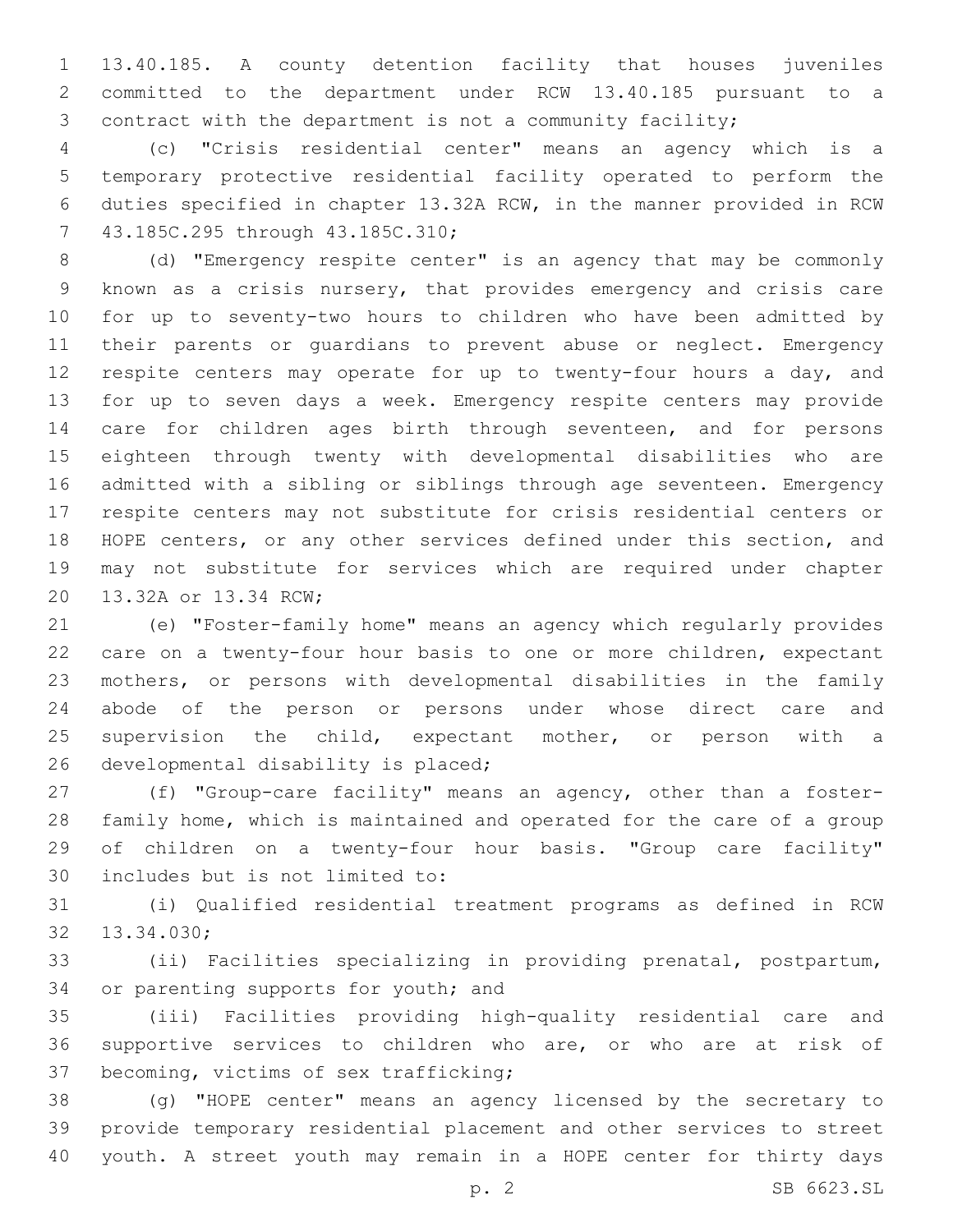while services are arranged and permanent placement is coordinated. No street youth may stay longer than thirty days unless approved by the department and any additional days approved by the department must be based on the unavailability of a long-term placement option. A street youth whose parent wants him or her returned to home may remain in a HOPE center until his or her parent arranges return of the youth, not longer. All other street youth must have court approval under chapter 13.34 or 13.32A RCW to remain in a HOPE center 9 up to thirty days;

 (h) "Maternity service" means an agency which provides or 11 arranges for care or services to expectant mothers, before or during confinement, or which provides care as needed to mothers and their 13 infants after confinement;

 (i) "Resource and assessment center" means an agency that provides short-term emergency and crisis care for a period up to seventy-two hours, excluding Saturdays, Sundays, and holidays to children who have been removed from their parent's or guardian's care 18 by child protective services or law enforcement;

 (j) "Responsible living skills program" means an agency licensed by the secretary that provides residential and transitional living services to persons ages sixteen to eighteen who are dependent under chapter 13.34 RCW and who have been unable to live in his or her legally authorized residence and, as a result, the minor lived outdoors or in another unsafe location not intended for occupancy by the minor. Dependent minors ages fourteen and fifteen may be eligible if no other placement alternative is available and the department 27 approves the placement;

 (k) "Service provider" means the entity that operates a community 29 facility.

(2) "Agency" shall not include the following:30

 (a) Persons related to the child, expectant mother, or person with developmental disability in the following ways:

 (i) Any blood relative, including those of half-blood, and including first cousins, second cousins, nephews or nieces, and persons of preceding generations as denoted by prefixes of grand, 36 great, or great-great;

(ii) Stepfather, stepmother, stepbrother, and stepsister;

 (iii) A person who legally adopts a child or the child's parent as well as the natural and other legally adopted children of such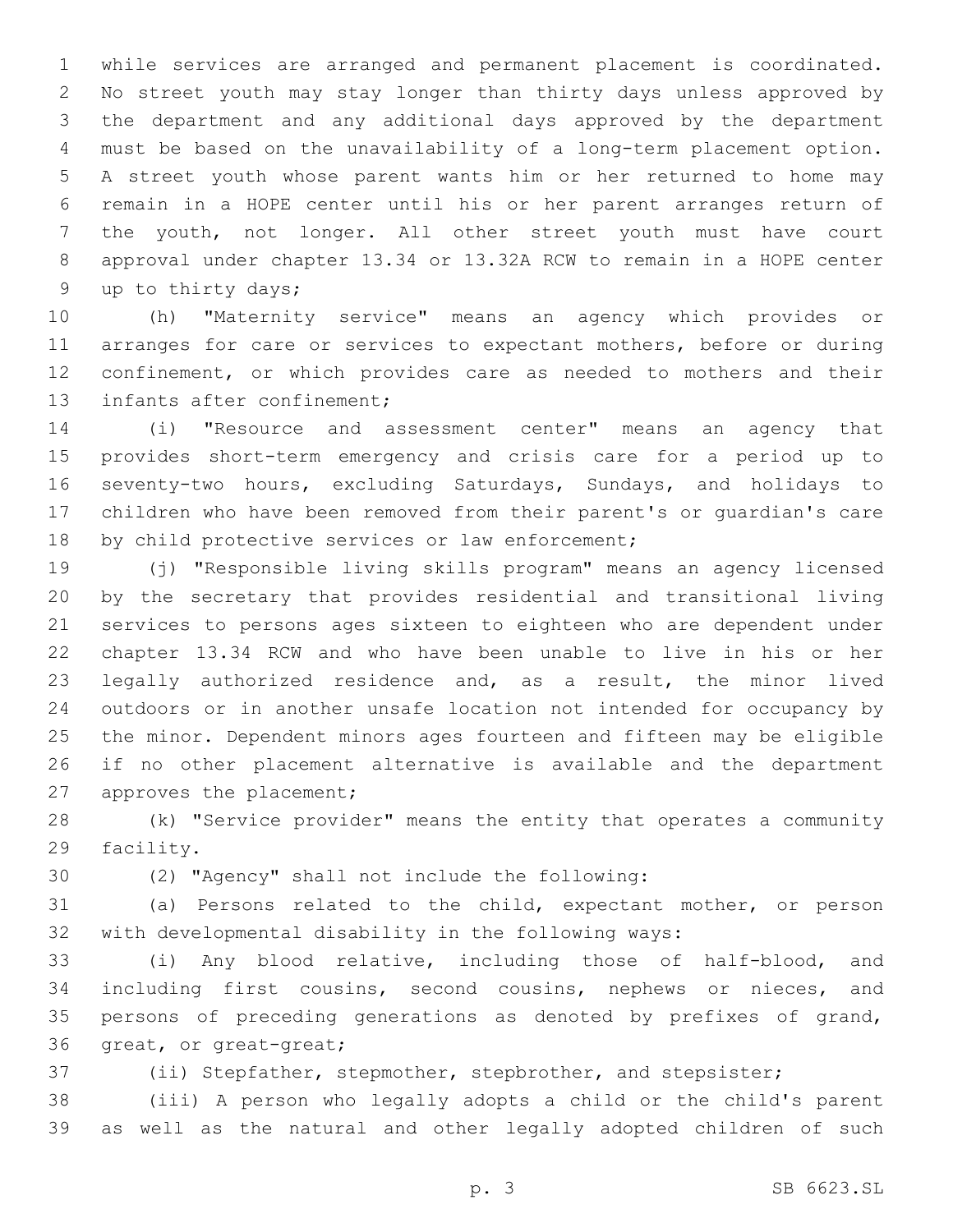persons, and other relatives of the adoptive parents in accordance 2 with state law;

 (iv) Spouses of any persons named in (a)(i), (ii), or (iii) of this subsection (2), even after the marriage is terminated;

 (v) Relatives, as named in (a)(i), (ii), (iii), or (iv) of this subsection (2), of any half sibling of the child; or

 (vi) Extended family members, as defined by the law or custom of the Indian child's tribe or, in the absence of such law or custom, a person who has reached the age of eighteen and who is the Indian child's grandparent, aunt or uncle, brother or sister, brother-in-law or sister-in-law, niece or nephew, first or second cousin, or stepparent who provides care in the family abode on a twenty-four-13 hour basis to an Indian child as defined in 25 U.S.C. Sec. 1903(4);

 (b) Persons who are legal guardians of the child, expectant mother, or persons with developmental disabilities;

 (c) Persons who care for a neighbor's or friend's child or children, with or without compensation, where the parent and person providing care on a twenty-four-hour basis have agreed to the placement in writing and the state is not providing any payment for 20 the care;

 (d) A person, partnership, corporation, or other entity that provides placement or similar services to exchange students or international student exchange visitors or persons who have the care 24 of an exchange student in their home;

 (e) A person, partnership, corporation, or other entity that provides placement or similar services to international children who have entered the country by obtaining visas that meet the criteria for medical care as established by the United States citizenship and immigration services, or persons who have the care of such an 30 international child in their home;

 (f) Schools, including boarding schools, which are engaged primarily in education, operate on a definite school year schedule, follow a stated academic curriculum, accept only school-age children 34 and do not accept custody of children;

 (g) Hospitals licensed pursuant to chapter 70.41 RCW when performing functions defined in chapter 70.41 RCW, nursing homes licensed under chapter 18.51 RCW and assisted living facilities 38 licensed under chapter 18.20 RCW;

- 39 (h) Licensed physicians or lawyers;
- (i) Facilities approved and certified under chapter 71A.22 RCW;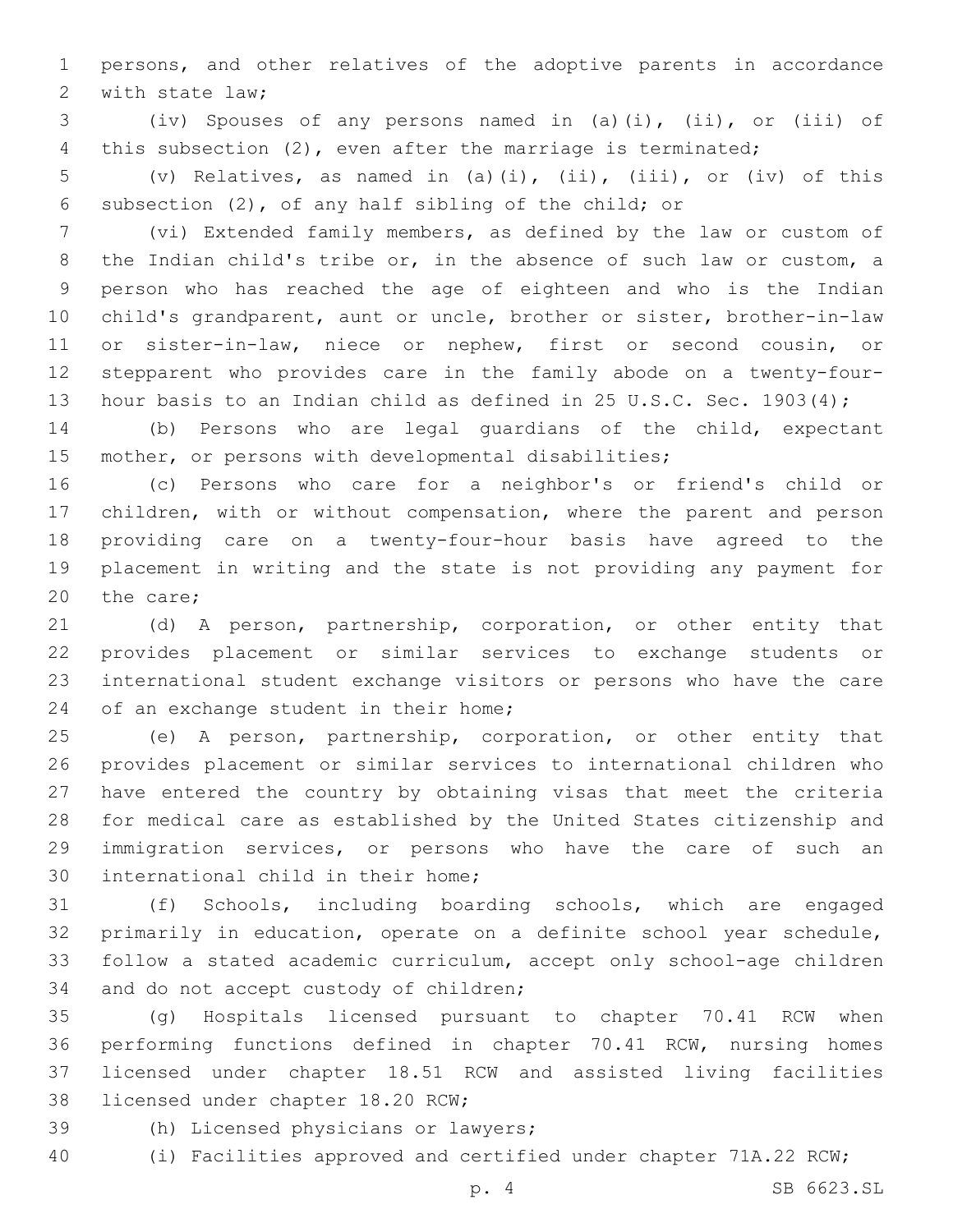(j) Any agency having been in operation in this state ten years prior to June 8, 1967, and not seeking or accepting moneys or assistance from any state or federal agency, and is supported in part 4 by an endowment or trust fund;

 (k) Persons who have a child in their home for purposes of adoption, if the child was placed in such home by a licensed child- placing agency, an authorized public or tribal agency or court or if a replacement report has been filed under chapter 26.33 RCW and the 9 placement has been approved by the court;

 (l) An agency operated by any unit of local, state, or federal government or an agency licensed by an Indian tribe pursuant to RCW 12 74.15.190;

 (m) A maximum or medium security program for juvenile offenders 14 operated by or under contract with the department;

 (n) An agency located on a federal military reservation, except where the military authorities request that such agency be subject to 17 the licensing requirements of this chapter;

18 (o) $(i)$  A host home program, and host home, operated by a tax exempt organization for youth not in the care of or receiving 20 services from the department, if that program:  $((+i))$   $(\underline{A})$  Recruits and screens potential homes in the program, including performing background checks on individuals over the age of eighteen residing in the home through the Washington state patrol or equivalent law enforcement agency and performing physical inspections of the home; (( $(i+i)$ )) (B) screens and provides case management services to youth 26 in the program;  $((\pm i\pm i))$  (C) obtains a notarized permission slip or limited power of attorney from the parent or legal guardian of the youth authorizing the youth to participate in the program and the authorization is updated every six months when a youth remains in a 30 host home longer than six months;  $((\ddot{+}v))$  (D) obtains insurance for the program through an insurance provider authorized under Title 48 32 RCW;  $((\downarrow \vee \downarrow))$  (E) provides mandatory reporter and confidentiality 33 training; and  $((+\nu i))$  (F) registers with the secretary of state as provided in RCW 24.03.550. ((A host home))

 (ii) For purposes of this section, a "host home" is a private home that volunteers to host youth in need of temporary placement 37 that is associated with a host home program.

 (iii) For purposes of this section, a "host home program" is a program that provides support to individual host homes and meets the requirements of (o)(i) of this subsection.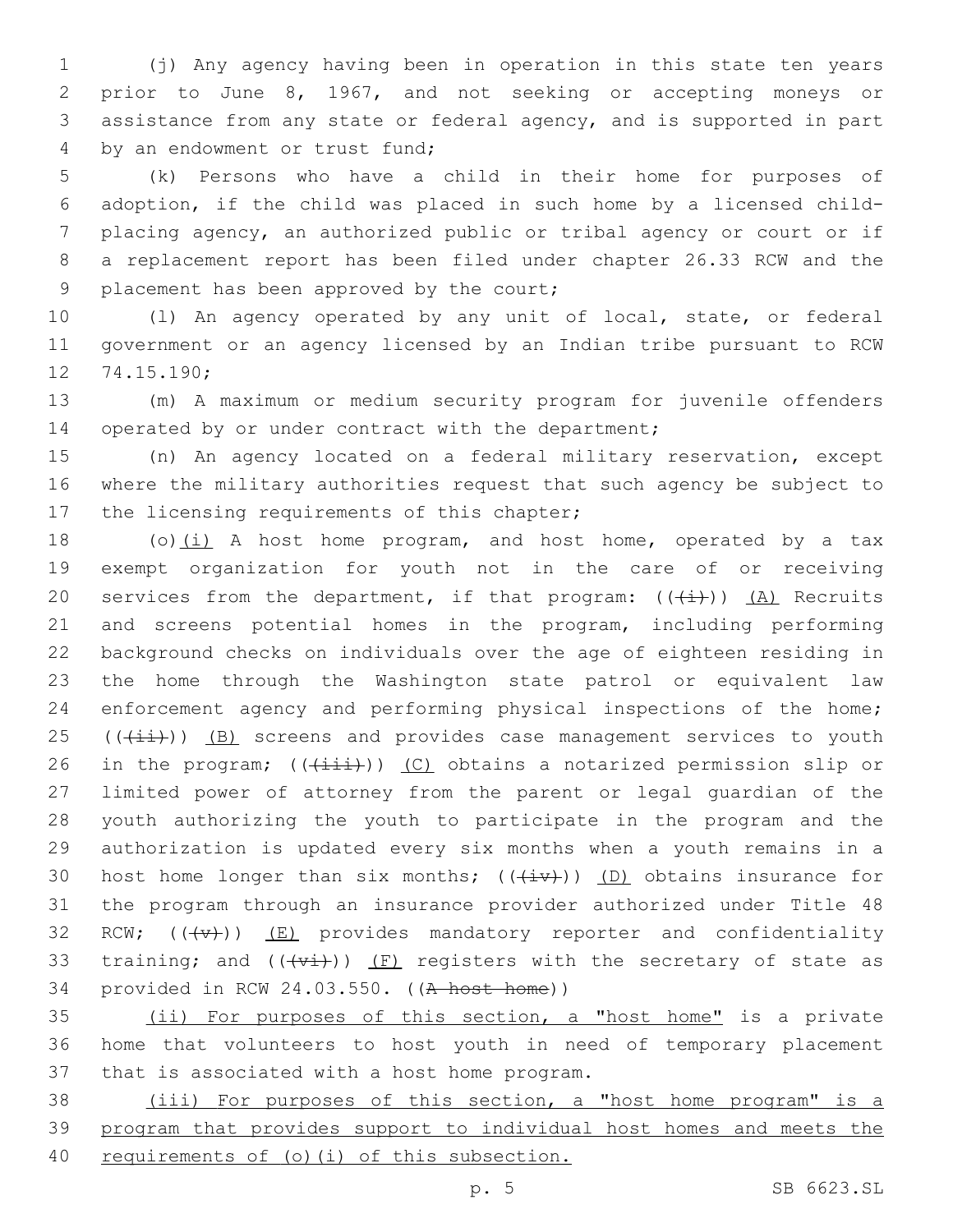(iv) Any host home program that receives local, state, or government funding shall report the following information to the office of homeless youth prevention and protection programs annually by December 1st of each year: The number of children the program served, why the child was placed with a host home, and where the child went after leaving the host home, including but not limited to returning to the parents, running away, reaching the age of majority, 8 or becoming a dependent of the state. ((A host home program shall not receive more than one hundred thousand dollars per year of public 10 funding, including local, state, and federal funding. A host home 11 shall not receive any local, state, or government funding.))

 (3) "Department" means the department of children, youth, and 13 families.

 (4) "Juvenile" means a person under the age of twenty-one who has been sentenced to a term of confinement under the supervision of the 16 department under RCW 13.40.185.

 (5) "Performance-based contracts" or "contracting" means the structuring of all aspects of the procurement of services around the purpose of the work to be performed and the desired results with the contract requirements set forth in clear, specific, and objective terms with measurable outcomes. Contracts may also include provisions that link the performance of the contractor to the level and timing 23 of the reimbursement.

 (6) "Probationary license" means a license issued as a disciplinary measure to an agency that has previously been issued a full license but is out of compliance with licensing standards.

 (7) "Requirement" means any rule, regulation, or standard of care 28 to be maintained by an agency.

(8) "Secretary" means the secretary of the department.

 (9) "Street youth" means a person under the age of eighteen who lives outdoors or in another unsafe location not intended for occupancy by the minor and who is not residing with his or her parent 33 or at his or her legally authorized residence.

 (10) "Transitional living services" means at a minimum, to the 35 extent funds are available, the following:

 (a) Educational services, including basic literacy and computational skills training, either in local alternative or public high schools or in a high school equivalency program that leads to 39 obtaining a high school equivalency degree;